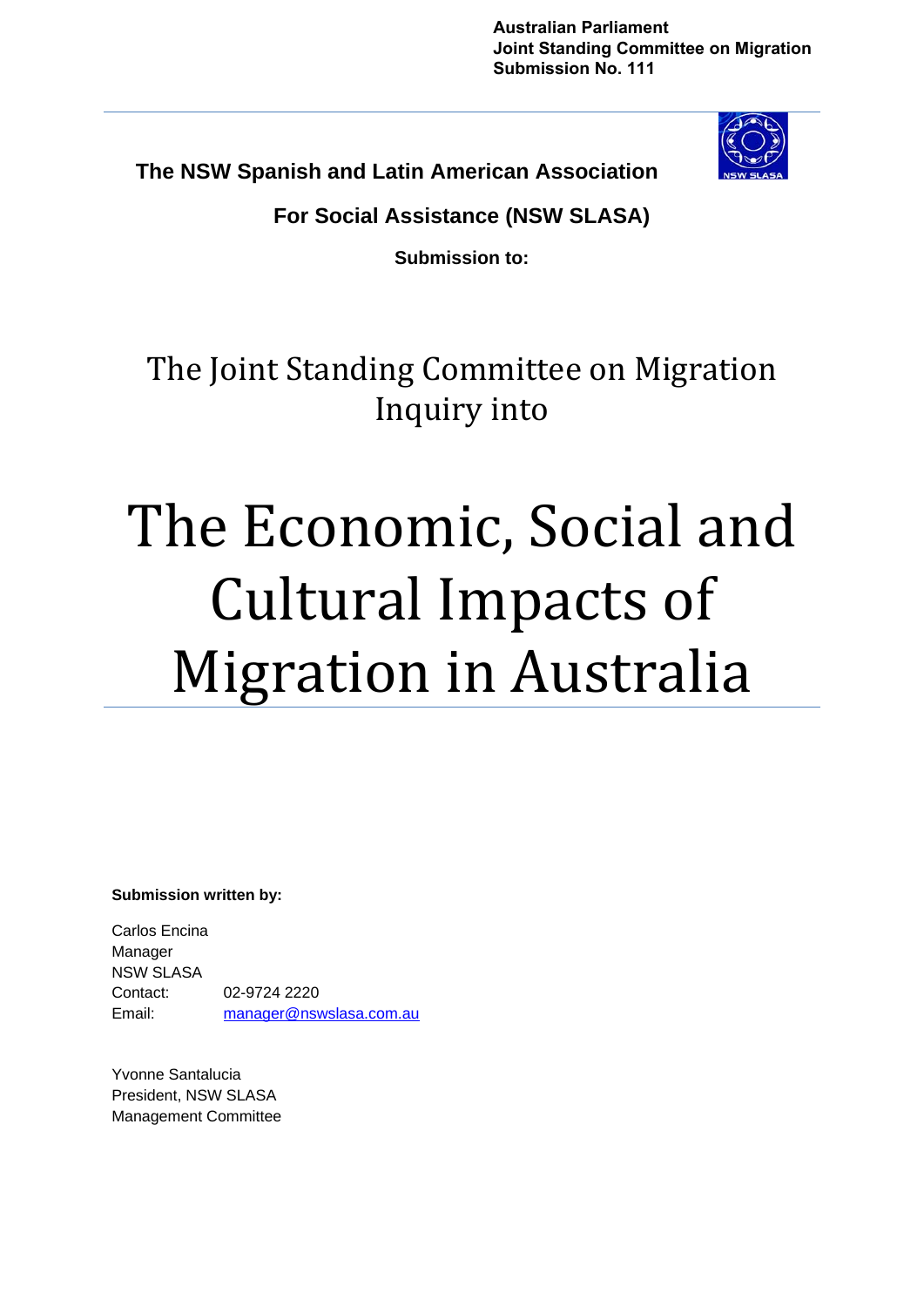#### **Organisational Background**

The NSW Spanish and Latin American Association for Social Assistance (NSW SLASA) is a peak organization for the Spanish speaking communities in NSW. It has a long-standing reputation for providing professional and efficient services to the community. NSW SLASA has been providing community and welfare services for the Spanish speaking communities for the last 33 years. At the moment NSW SLASA provides services from 2 different locations Fairfield and Waterloo to better support our community in the Sydney Metropolitan Area accordingly to their changing needs.

During the last 33 years NSW SLASA has developed and implemented many different community development programs for the Spanish speaking Communities in partnership with government and non-government agencies and Spanish speaking interested groups and workers. For the last 5 years NSW SLASA has been developing and organizing different activities with other ethnic community organizations to contribute to the social cohesion of Australian society, including the Afro-Latino Festival, Fairfield Multicultural Festival, Multicultural Youth Conference, and Refugee Week celebrations.

As a result of increasing contact with Spanish speaking people, particularly older people and young people looking for user friendly, language specific and culturally sensitive services and after compiling the results and recommendation of the Spanish Community Network's 2010 Spanish Speaking Conference, NSW SLASA would like to express its views on the subject of multiculturalism, social inclusion, settlement and participation through this response to your Inquiry.

More information about NSW SLASA's can be found on our website: www.nswslasa.com.au

#### **Contact details:**

| Manager:               | <b>Carlos Encina</b>            |
|------------------------|---------------------------------|
| <b>Central Office:</b> | 33 Dale ST., Fairfield NSW 2165 |
| <b>Postal address:</b> | PO Box 1003 Fairfield NSW 2165  |
| Phone:                 | 02-9724.2220                    |
| Email:                 | manager@nswslasa.com.au         |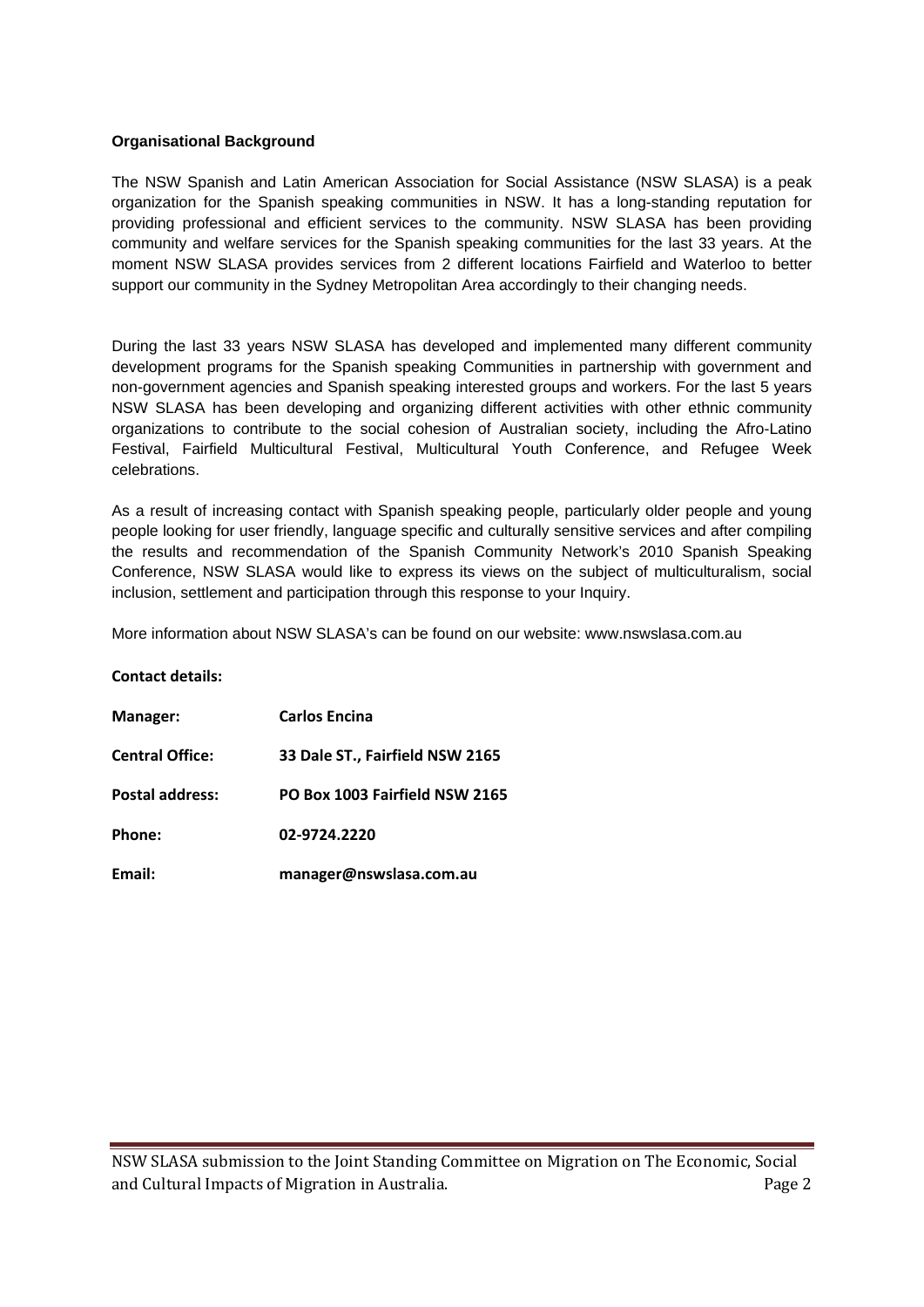#### **Terms of Reference**

The Joint Standing Committee on Migration shall inquire into the economic, social and cultural impacts of migration in Australia and make recommendations to maximise the positive effects of migration. The inquiry shall examine and report on:

• **Multiculturalism, social inclusion and globalisation**

The role of multiculturalism in the Federal Government's social inclusion agenda; and

- **The contribution of diaspora communities to Australia's relationships with Europe, the UK, Middle East and the immediate Asia‐Pacific Region.**
- **Settlement and participation:**
- **National productive capacity**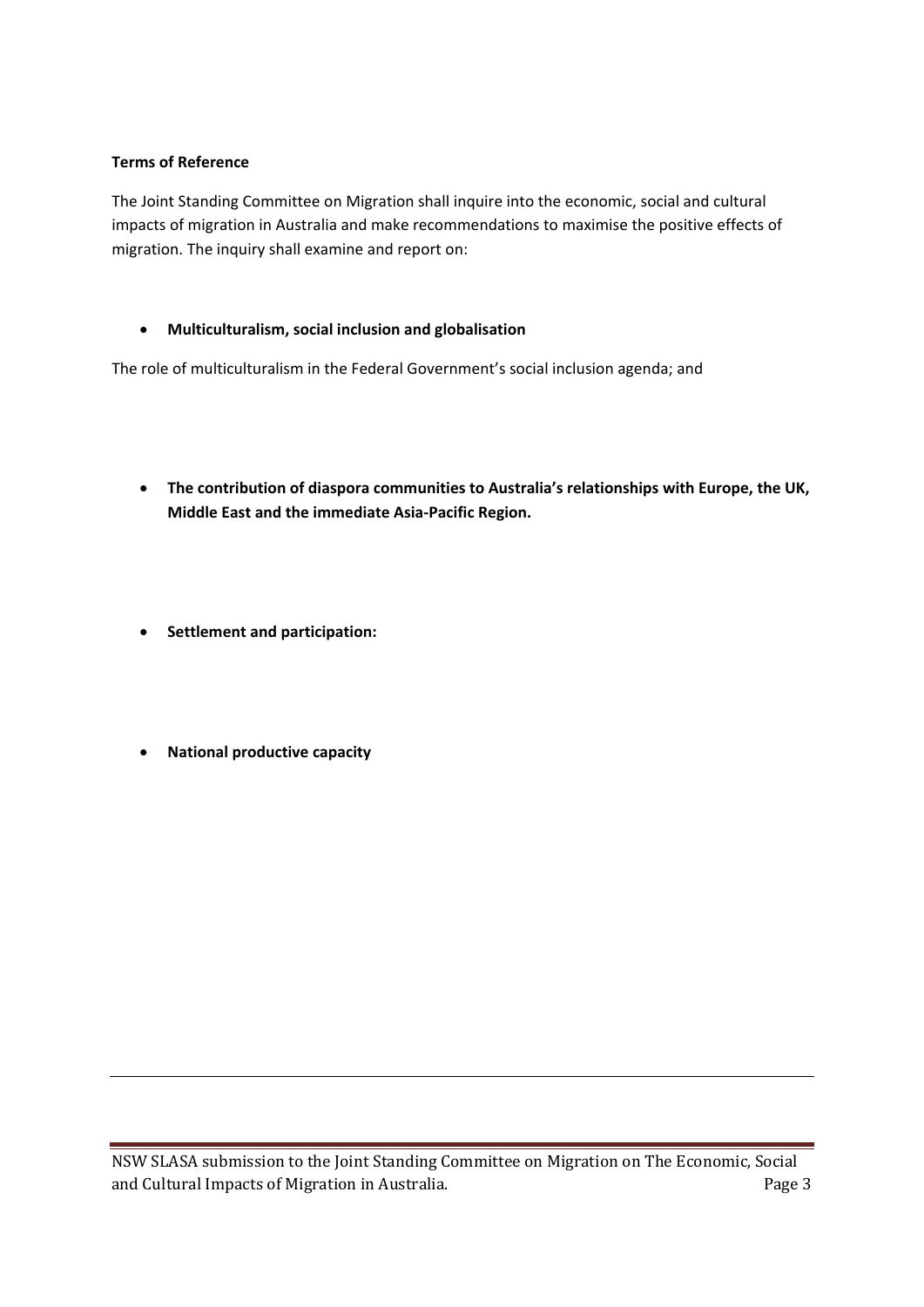### **1. Multiculturalism, Social Inclusion and Globalisation**

It is common knowledge that migration has had a positive economic, social and cultural impact on Australia. Generally speaking, migrants and refugees show strong resilience and adaptability to new challenges and surroundings. They are willing to take menial job when first settling. Also, many migrants and refugees show a disposition for hard work and sacrifices in order to establish themselves in a new country. Their willingness to take hold of opportunities handed to them is shown in the way that their participation in TAFE and University Life as well as new business has increased in the last 30 years. In addition, there is evidence that in spite of adverse circumstances, they may continue to regard the safety and freedom offered to them in Australia in high regard.

Evidence of this is that in spite of the city of Fairfield being considered the second lowest socioeconomic and health area by the SEIFA measure, the majority of its residents consider themselves happy to live in this area and believe that one of the strongest assets in the city is its diverse make up and community life according to the city wide customer service survey conducted yearly by Fairfield City Council.

However, in order to feel safe and secure as well as a feeling of belonging, Fairfield residents also state in numerous consultations and surveys that they rely on goods and services that remind them a little of their countries of origin and that they need support from language specific and cultural friendly organisations in areas where they don't have expertise or skills.

NSW SLASA clients have commented many times that having their ethnic organisation give them the confidence to participate in Australian society and connect with the mainstream on a regular basis, while at the same time they could have the pleasure of enjoying cultural and language specific programs and events and seek friendly services when needed.

The Social Inclusion agenda will not be fairly implemented is multiculturalism is not recognised as the underpinning concepts of the social inclusion agenda. Social cohesion will not be a reality unless the principles of multiculturalism and social inclusion will be implemented. The recognition of Australia as a multicultural society and the recent released of the Multicultural Policy have laid the foundation of a more fair and equal society.

#### **Settlement and Participation**

For many years the Federal Government via the Department of Immigration has allocated funding support to ethno specific organizations to provide settlement services to migrants, refugees and humanitarian entrants. This funding scheme has been of great benefit to our communities and people in assisting t in their settlement process in Australia.

In addition, thanks to these funds, a large number of ethno specific organizations have been established through the years, building a social/community structure that has played a vital role in the successful settlement of many migrants and refugees. Communities which are younger than three generation of settlers find it difficult to be self sufficient or build sustainable structures to exist on their own without external support.

NSW SLASA submission to the Joint Standing Committee on Migration on The Economic, Social and Cultural Impacts of Migration in Australia. The extended of the Page 4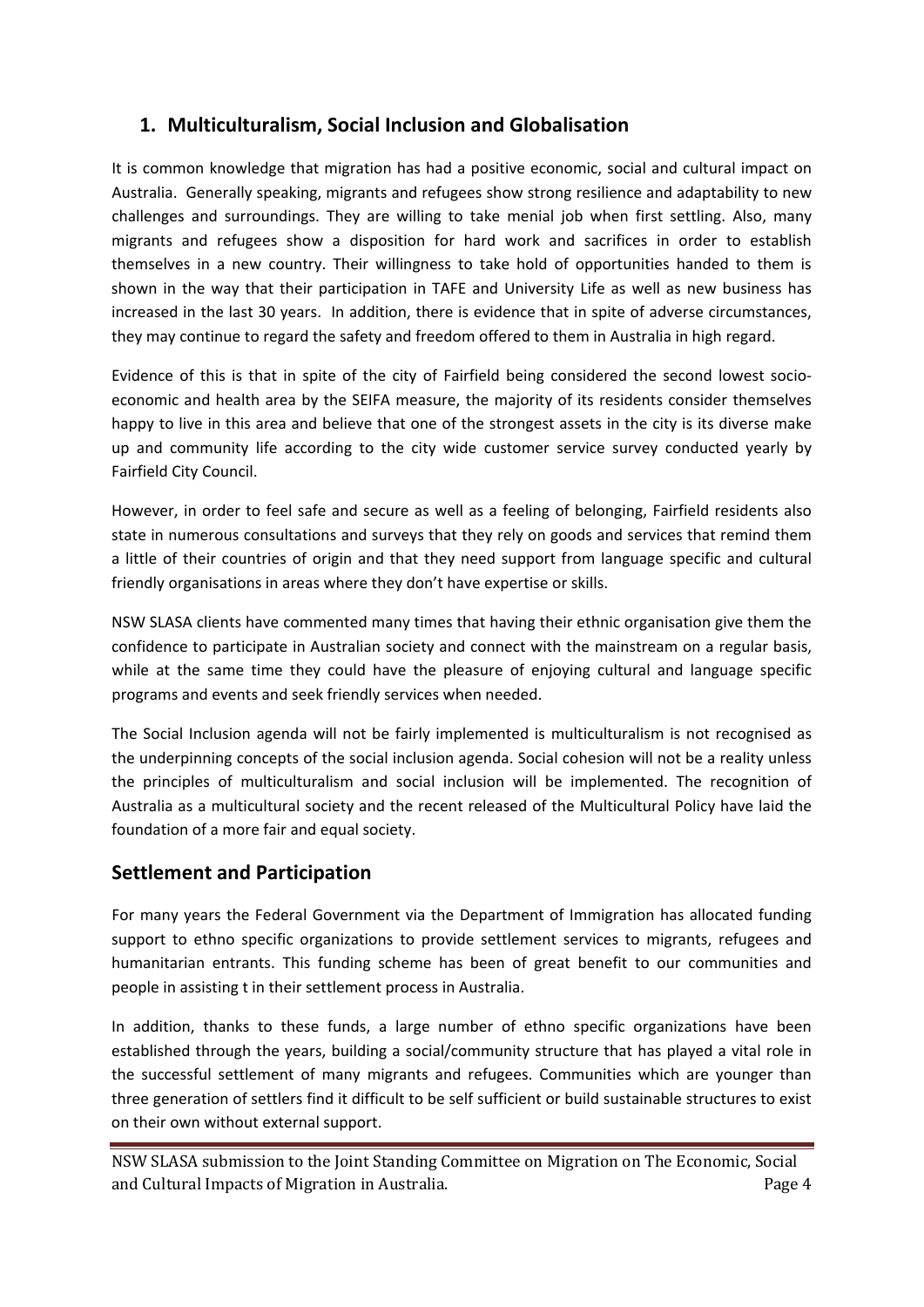Existing research have proved that establishing links between migrants, refugees, humanitarian entrants and the wider community is one of the keys to 'successful' settlement. Ethno specific community organizations have been the key to establish these links for many years. They have acted as spearhead in introducing the community to the mainstream by represented theme as well as providing culturally and linguistically appropriate services to facilitate the settlement process. These organisations are the "link" between communities and mainstream; they are also the voice and the advocators on behalf of their needs as well as the encouragers of communities to showcase their culture, participate and connect with what is happening in the wider community.

Much of the collective knowledge and expertise of communities is channelled through ethnic community organizations. At the same time, much of the understanding of the Australian culture, society and government systems are sifted and translated through these organisations to the ethnic communities. Some of the reasons for this phenomenon are the lack of language proficiency, the focus on family, work and or studies and lack of expertise and knowledge of the mainstream system by a majority of people in some communities. Many first generation ethnic people, particularly family women and bread winners, leave their self-actualization and learning to the time when they retire, thus the wide need for language specific services and training on the part of ethnic communities.

In addition, the existence of ethnic specific organisations is crucial to the implementation of government policies such as, social inclusion and social cohesion because ethno‐specific workers provide a channel to communities to communicate with government at three levels (federal, state and local), at the same time they provide a focal point for government department to communicate with ethnic communities. This communication process facilitates the input and consultation in the development and implementation of government policies and in modelling mainstream services that would otherwise not exist. Services and programs that ethnic community organizations provide foster community participation and integration and enhance community capacity building skills. In turn, this process supports the Federal whole‐of‐government social inclusion agenda,

In recent years there has been much discussion about what constitutes 'settlement' and the length of time needed for migrants and refugees to feel 'settled' in the community. While it is agreed that tangible factors such as income support, housing, employment, education, health care and family reunion are essential, it is the less tangible factors which play a vital role in the settlement process, including: being able to feel safe and secure; restoring a sense of self‐worth; restoring a sense of dignity; regaining a sense of control over one's life; resolving guilt; and processing grief about the loss of self and country. The settlement journey can also be interrupted by outside factors that can set back an individual some time so far back that they find it extremely difficult to get back on track on their own. Ethno specific community based organizations have the ability and matchless resources to provide for both migrants and refugees, tangible and less tangible factors which are indispensable for a person to become active members of society and feel included. This role and or intervention from an ethno specific organisation may be needed by the individual or community and various points and can not be simply measured by years.

NSW SLASA submission to the Joint Standing Committee on Migration on The Economic, Social and Cultural Impacts of Migration in Australia.  $\blacksquare$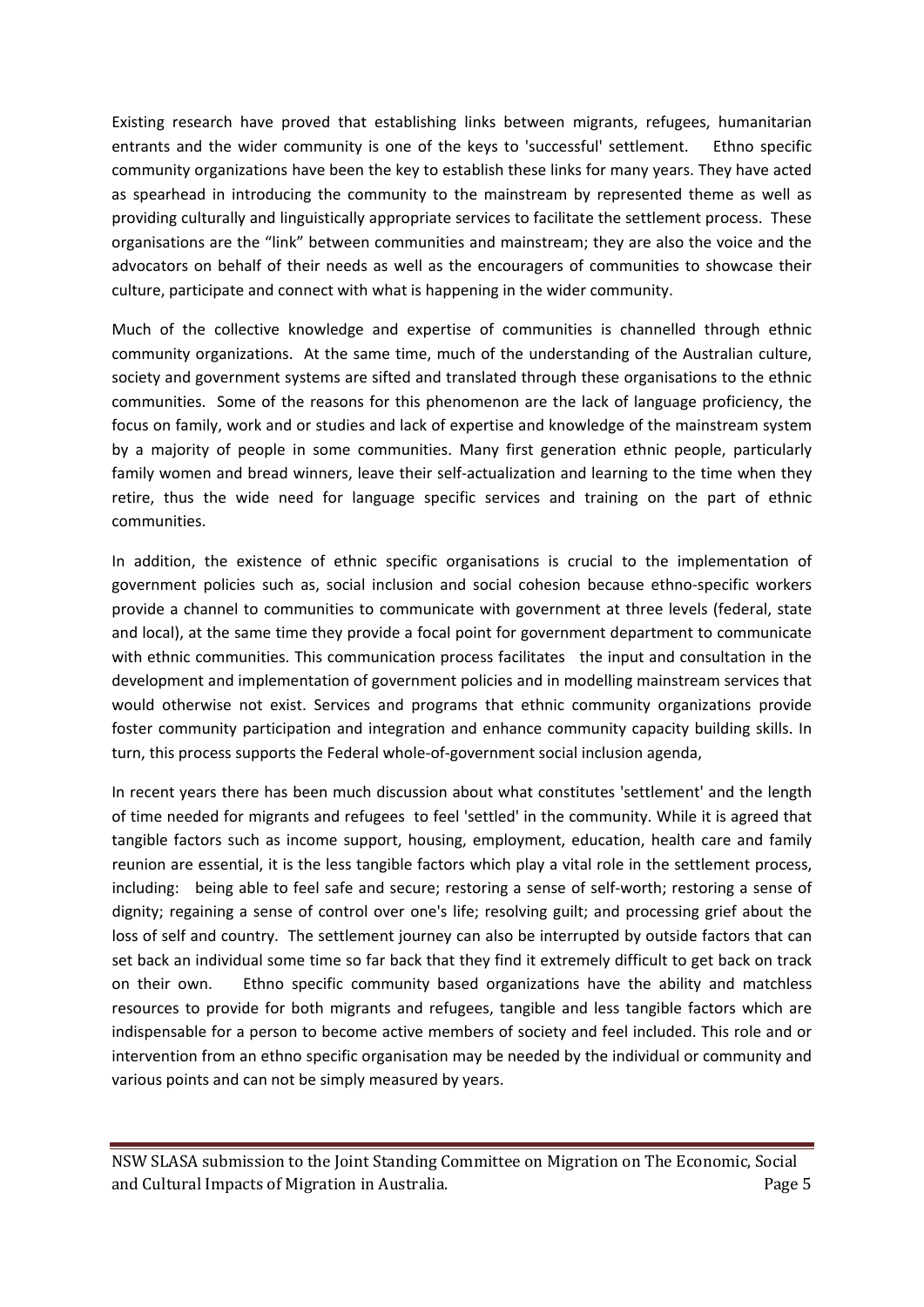Currently the Settlement Grants Program (SGP) from the Department of Immigration and Citizenship (DIAC) is the only program that provides ongoing funding to small ethnic community organizations to deliver services and to assist in the capacity building and skilling of communities. Since its introduction this has been a highly successful program, however, when the department decided to shifted its funding priorities to favour big organizations moving funding from the ethno-specific organizations to the mainstream organization, such as Migrants Resource Centre, Anglicare, Mission Australian, St. Vincent de Paul, many smaller organisations starter to wither for lack of support. In the last 2010 Settlement Grants Program (SGP) funding round the Department of Immigration allocated 1.2 million to two Migrant Resource Centres in South Western Sydney, but funding to the Lao Community Advancement, Timorese Australian Council, Assyrian Australian Association, Chinese Migrant Welfare Association, Serbian Orthodox Welfare, Vietnamese Australian Welfare Association, NSW Spanish and Latin American Association (NSW SLASA) from the Settlement Grants Programs (SGP) ceased completely or was reduced heavily. This situation has created a lot of stress and uncertainty within Ethno‐ specific communities.

Ethnic‐specific community organisations rely heavily on the presence of a single SGP‐funded position to sustain their viability, when that single SGP position was lost; a question mark is immediately raised over the future of that organisation. Particularly communities which have established organisations to assist their members' longer term settlement needs and intend to maintain a sense of cultural identity that enable them to contribute and participate in community life from a firm root base. The loss of this funding was felt as a heavy loss. It has left many ethno specific organisations without resources to contribute to the wider community through the provision of services tailored to their needs.

This issue has created an imminent possibility of collapse of ethno specific organisations. If this ever happen will presents a major loss to the community and to Government services at all levels. This situation will limit access to some communities and narrow communication channels with many communities, particular smaller, more vulnerable communities. This will have implications in the planning of services and programs for many communities, reducing their opportunities to be consulted; to contribute and participate in the life of their local and wider community with the potential to marginalise and exclude many community members.

It's a letdown to see how the discontinuation of funding is affecting the social/community infrastructure that has been built through all these years with the federal government funding. The potential collapse of ethno specific organizations will be a great loss for the community and also for the government who is going to lose the skills, experience and resource that these organizations have gained through the years. The possibility of more established ethno specific organizations to assist emerging migrants and refugees communities will be lost as well through loss of connections to ethnic community who will be left without official structure. The discontinuation of funding also erodes the community capacity of mature and more establish organisations to work alongside and mentor new and emerging ethno specific communities.

NSW SLASA submission to the Joint Standing Committee on Migration on The Economic, Social and Cultural Impacts of Migration in Australia.  $\blacksquare$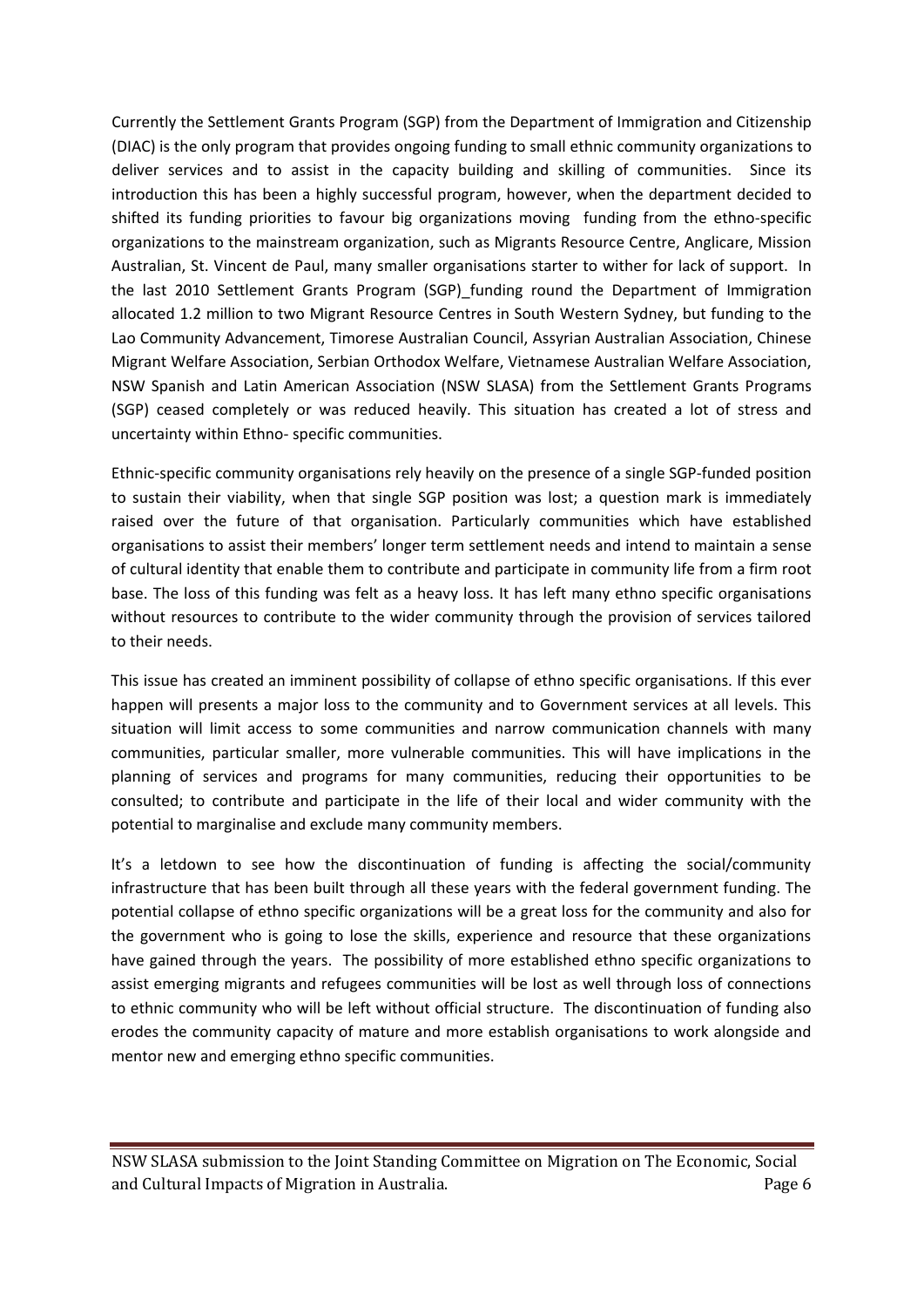The support and continuation of funding from the Federal government to ensure the existence of ethnic specific organizations is a determining factor for the implementation of Australia's Multicultural Policy Principle 2, which stated:

**"The Australian Government is committed to a just, inclusive and socially cohesive society where everyone can participate in the opportunities that Australia offers and where government services are responsive to the needs of Australians from culturally and linguistically diverse backgrounds. Australians from all backgrounds will be given every opportunity to participate in and contribute to Australia and its social, economic and cultural life. Australians from all backgrounds are also entitled to receive equitable access to government services. The Government will strengthen its access and equity policies to ensure that government programs and services are responsive to the needs of Australia's culturally and linguistically diverse communities. Australia's multicultural policy aligns with the Government's Social Inclusion Agenda where Australians of all backgrounds feel valued and can participate in our society."**

# **3. Innovative ideas for settlement programs for new migrants, including refugees that support their full participation and integration into the broader Australian society**

- There is a need for the development and implementation of funding policies that will comprise a fair distribution of funding among settlement service providers to ensure a continuation of funding for more established ethno specific organizations for longer than 5 years.
- There is a need for programs with a greater focus on community development and capacity building to increase the capacity of ethnic community leaders to develop their leadership skills and teach them about the Australian system and services.
- There is a need for programs that foster the relationships between more established ethno community organizations and new emerging communities.
- There is a need for programs that will encourage greater social and working relationships among settlement service providers and ethnos specific community organizations.
- There is a need for programs that would support ethnos specific organizations financially to establish internal infrastructures that will conform to current government legislations and allow them to compete for government funding, including policies and procedures, insurances, incorporation, management.
- There is a need for programs that will develop the leadership skills of young emerging community leaders.

NSW SLASA submission to the Joint Standing Committee on Migration on The Economic, Social and Cultural Impacts of Migration in Australia. The control of the control of the Page 7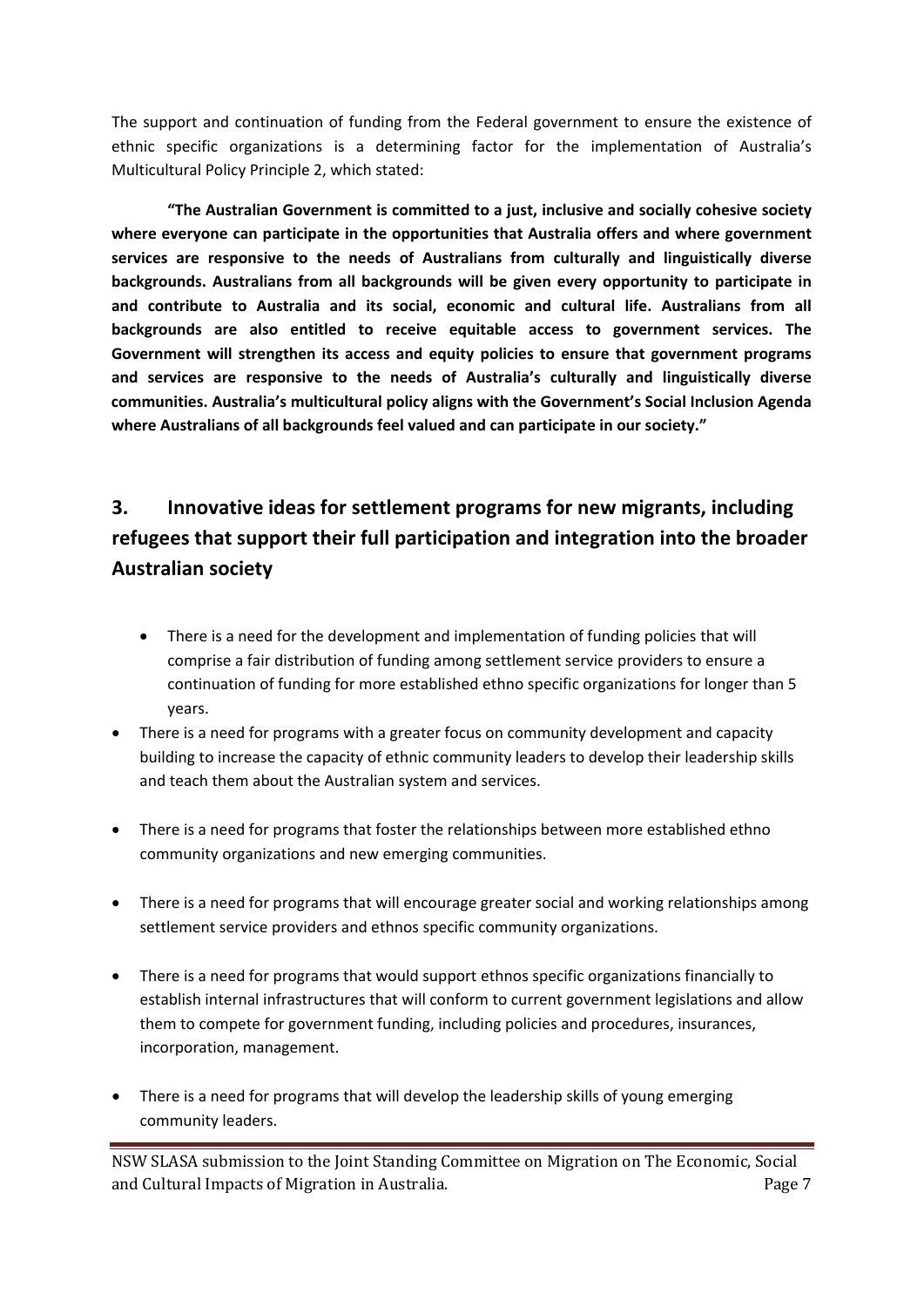• There is a need for programs that will provide a holistic approach to issues affecting families.

## **4. Incentives to promote long term settlement patterns that achieve greater social and economic benefits for Australian society as a whole**.

The establishment of an independent body or council including representatives from federal, state and local government to develop a coordinated approach in funding policies for settlement services and ethno specific community organizations. Also, to encourage ethnic organisations to unite, pool resources and seek partnerships to serve their communities better. This body could seek long term strategies that goes beyond the believed 5 year period needed for settlement. Currently there is no coordination in the development of strategies to ensure a fairer distribution of funds available and equal access for services to migrants and refugees.

Migrants and refugees with overseas qualification would greatly benefit from programs that provide specialised tailored services to assist them with identification of barriers to employment; assistance to get their overseas qualifications recognised; help to identify skills and experience that a client may have and could be used to gain employment; support to access further studies, support to establish small businesses/company, assistance to acquire local work experience.

Additional benefits could be obtained from programs that assist migrants and refugees to secure and maintain economic self-sufficiency by providing them with the skills and resources they need to function and compete in the Australian labour and economic system. They would also benefit from programs that provide them with skills to navigate the system and obtain a permanent income that will contribute to their successful settlement. Furthermore, they would benefit immensely from programs aimed at helping them to overcome personal and structural barriers in order to become economical self sufficient by getting into employment or establishing their own business or company.

## **National productive capacity**

5. The role migration has played and contributes to building Australia's long term productive capacity;

Migrants and refugees have made a substantial contribution to the economic, social and cultural development of Australia. They have assisted in the expanding of consumer markets for local goods, opening new markets; they brought skills needed by the Australian Labour Market which has creating employment and filling empty employment places. They have made cultural, social and economic contributions that have moulded Australian society and impart vitality and multiculturalism into Australia.

NSW SLASA submission to the Joint Standing Committee on Migration on The Economic, Social and Cultural Impacts of Migration in Australia. The example of the example of the Page 8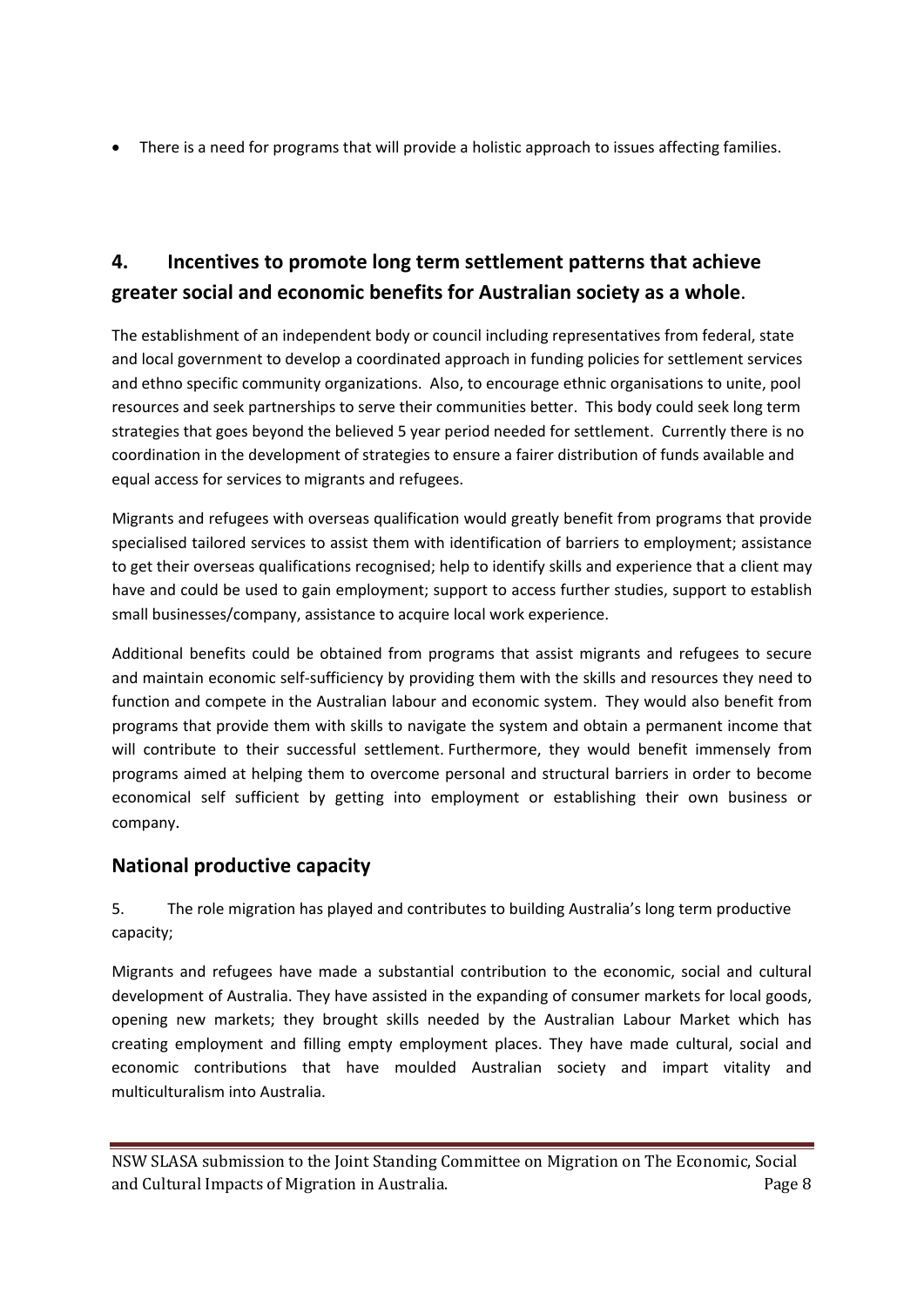Migration has been an important influence on Australian society and the economy. Increasing skilled migration would make a positive overall contribution to Australia's future per capita income levels. Migration contributes to the economy in many ways. As well as the up skilling of the workforce, economies of scale and the development of new export markets would further add to the economic benefits of migration.

Migrants have contributed to the development and expansion of small businesses, which are the cornerstone for the Australian economy. They have contributed to the development of technology bringing to the country cutting edge technology in particular from Asia and Eastern Europe. Their knowledge, connections and understanding of international business markets has contributed to the development of Australia international market.

Migrants receive benefits and goods and services from the government, but at the same time they pay taxes. Studies into this area shows that migrants and refugees contribute more in taxes than they consume in benefits and government goods and services. As migrants generate surpluses for government, Australia's economic growth is significantly enhanced as migrants directly impact on the economy through their contribution to supply and demand and their indirect contribution to government surpluses.

Migration has had a great impact in the increase of demand for infrastructure through the spending by migrants on food, clothing, electrical appliances and housing. The expansion of regional business and investment links and additions to labour and skills levels brought by migrants. Economic and strategic relations with migrant's country or origin, particularly with Asia, have been strengthened by the migration of these people to Australia.

As well as the economic benefits, skilled migrants help Australian employers fill critical labour gaps at a time when many businesses and industries are facing capacity constraints. The most important fact is that migrants and refugees intake programs are becoming vital to keep the economy growing as well as helping Australian businesses overcome skills and labour shortages.

One example of how much migrants contributed to Australian society in making significant economic, social and civic contributions is the Vietnamese community. They arrived to Australia in a large number mostly as refugees in the 1970s and 1980s and despite the significant language barriers and cultural adjustment they faced on arrival. Today, the Vietnamese are well represented in the business sector and also play an important role in broadening social, cultural and business relationships between Australia and South‐East Asia. Many former Vietnamese refugees and/or their children have prominent roles in their fields.

# **6. The profile of skilled migration to Australia and the extent to which Australia is fully utilising the skills of all migrants**

For many years there has been an emphasis of allowing the migration of professionals and tradesperson to meet the shortage of skills required by the Australian Labour Market. Migrants and refugees have contributed with their skills, knowledge and expertise to the development of many professional and trades areas. Unfortunately the lack of programs containing strategies to assist

NSW SLASA submission to the Joint Standing Committee on Migration on The Economic, Social and Cultural Impacts of Migration in Australia. The example of the example of the Page 9